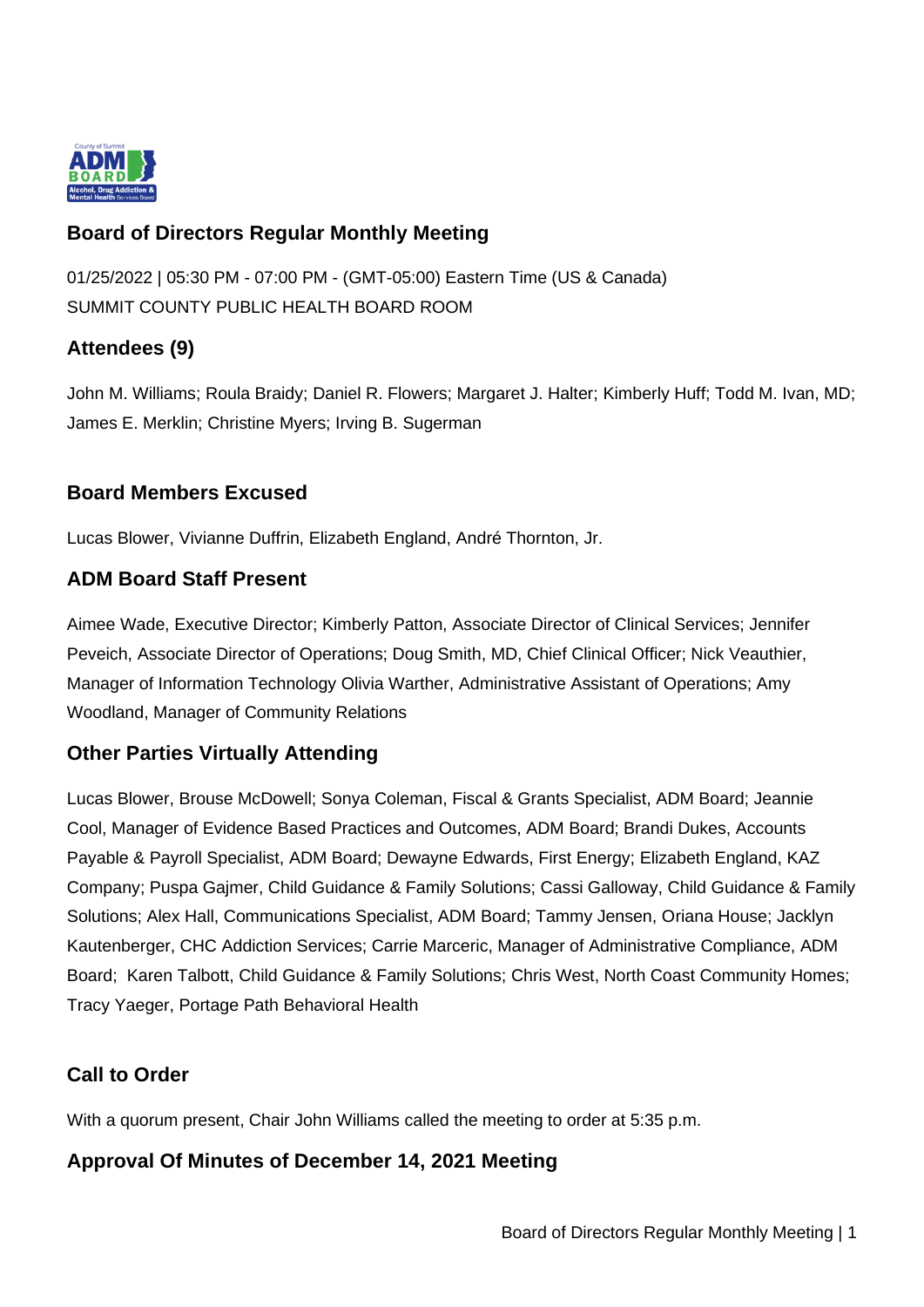# **That the ADM Board of Directors approve the minutes of the December 14, 2021, meeting of the Board of Directors as presented.**

### **VOTE: Verbal Vote – Motion Passed RESOLUTION: 1-22-01**

### **Abstention- Roula Braidy**

## **Board Education - Supporting the Health of Immigrant Families and Adolescents**

Cassi Galloway and Puspa Gajmer from Child Guidance and Family Solutions (CGFS) gave a presentation about their Trauma Systems Therapy for Refugees (TST-R) program. This program was implemented with the support of funding from the ADM Board, which included research and conusltation with Boston Children's Hospital to support the health of immigrant families and adolescents.

## **Ownership & Linkage Accountability**

### **A. Chair Report- John Williams**

- Chair Williams made note to the Board that OACBHA's Legislative Day has been rescheduled to March 29th, 2022 in Columbus, Ohio.
- He also stated that Govern for Impact is scheduled June 16-19, 2022, and they will be offering both in-person and virtual options. He expressed that if any Board members are interested in participating in these events to reach out to Executive Director Wade.
- Mr. Williams concluded his report by reminding the Board to complete the Monitoring Reports each month.

### **B. Executive Director Report- Aimee Wade**

- Executive Director Wade began her report by introducing new ADM staff members, Sonya Coleman, Alex Hall, and Brandi Dukes. She stated that we are very excited to get to work and push forward our larger initiatives.
- Federal Block Grant COVID-19 Mitigation Funds have been released by OMHAS, and Kim Patton and Jen Peveich are working on our ability to get the \$149,000 that was allocated out to our providers. We will be setting up a process very soon for providers to access those funds.
- . The ADM Board has ordered 1,650 free COVID test kits from OhioMHAS for congregate living settings and local shelters. To date we have only received 204 and are awaiting further direction due to national shortages.
- Cares Workforce Funding Awards were provided by OMHAS to 6 of our sytem agencies to aid in recruitment and retention efforts across the system. We were glad to see so many of our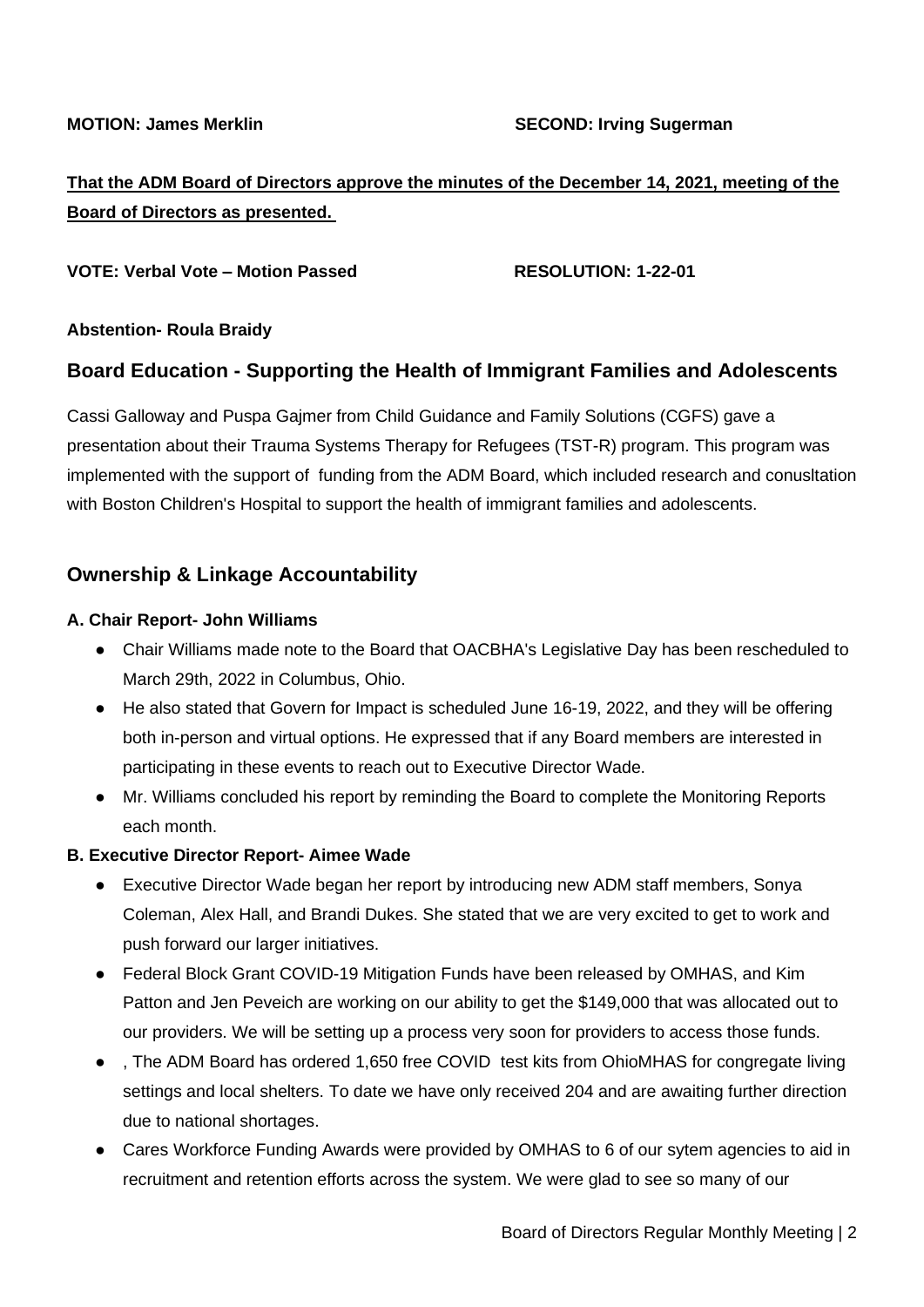providers took advantage of this funding to supplement the local funds that were granted for this same purpose.

- Ms. Wade, Dr. Smith, and Dr. Garry Thrasher were invited to participate in a discussion with the International Leadership Program where they discussed the Opiate Addiction Task Force (OATF), crisis services, and local trends with delegates from the United Nations.
- The ADM Board was selected as 1 of 8 communities across Ohio to partner with the Peg's Foundation to provide consultation on the evolution and best practices of our crisis system.

### **C. Chief Clinical Officer Report- Dr. Doug Smith**

- Dr. Smith began his report by discussing House Bill 439 referring to the psychiatric deterioration addition to pink slip. He was able to travel to Columus with a group from Summit County to testify on behalf of the bill.
- He also reviewed the OACBHA one-pager Methamphetamine: Increasing Rates of Use and Overdose.

## **Comments from Public and Announcements**

- Chair Williams welcomed and thanked Dewayne Edwards for joining us at our meeting today as a special guest of Kimberly Huff from Diversity on Board.
- Mr. Edwards expressed his thanks, and was thankful for this opportunity to educate himself on what it means to be a board member.

## **Consent Agenda**

- A. ADM Funding Awards Report
- B. New Contracts and Authorization to sign.

### **MOTION: Daniel Flowers SECOND: Margaret J. Halter**

**That the ADM Board of Directors approve the funding awards for December 2021 and having funds available and certified by the Fiscal Officer as required by ORC 5705.41(D) the Board authorizes the Executive Director to sign the contracts presented in the attached list on behalf of the ADM Board, in accordance with the requirements contained within ORC 340.**

**VOTE: Verbal Vote – Motion Passed RESOLUTION: 1-22-02**

## **Unfinished Business**

None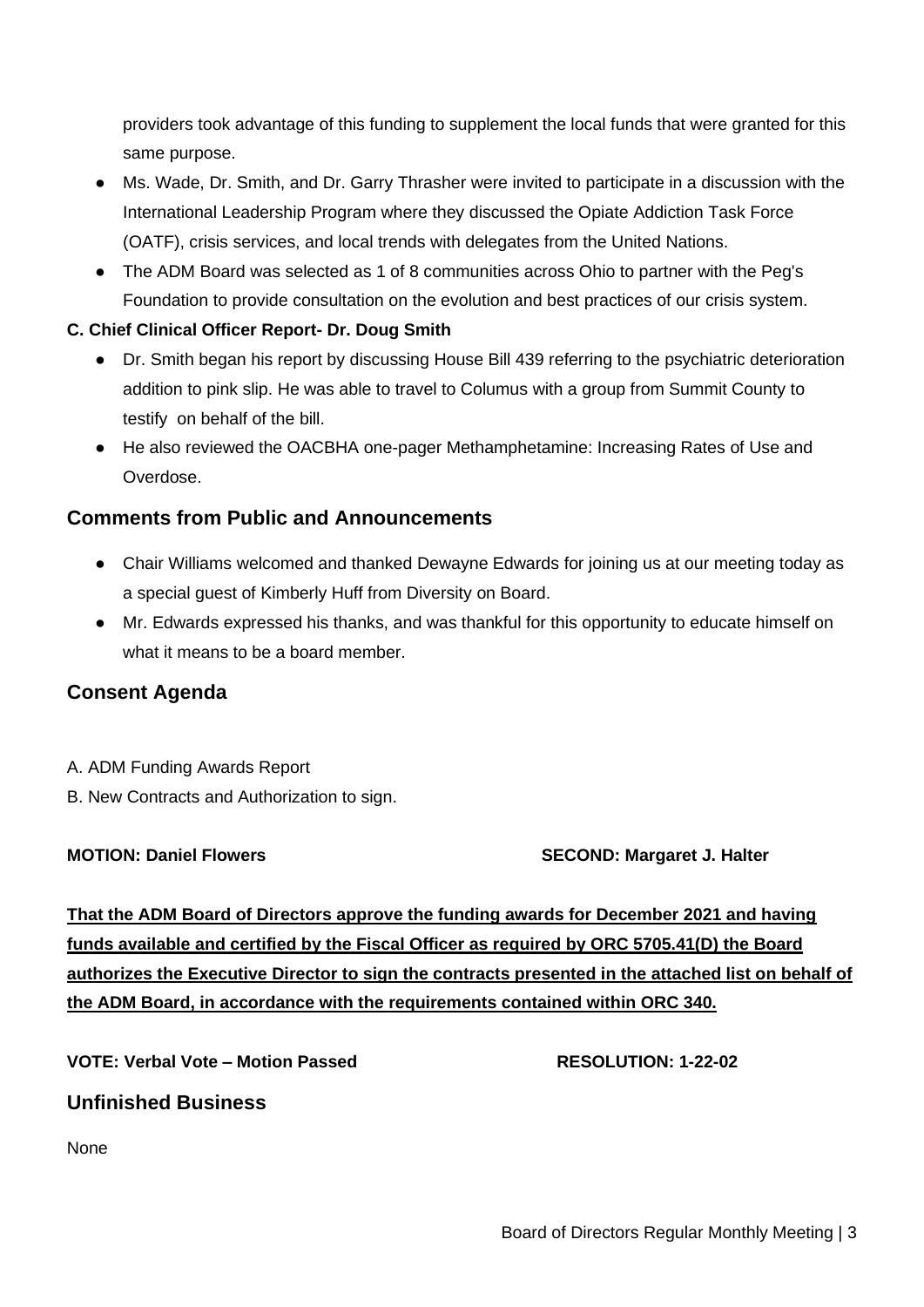## **New Business**

- A. Executive Limitations & Board Self Monitoring Reports
- 1. Policy 1.6 Innovation
	- a. Vote on Compliance

### **MOTION: Daniel Flowers SECOND: Roula Braidy**

# **That the ADM Board of Directors find the Executive Director in compliance with Policy 1.6 Innovation.**

### **VOTE: Verbal Vote – Motion Passed RESOLUTION: 1-22-03**

2. Policy 2.1 Treatment of Constituents

a. Vote on Compliance

**MOTION: James Merklin SECOND: Christine Myers** 

# **That the ADM Board of Directors find the Executive Director in compliance with Policy 2.1 Treatment of Constituents**

**VOTE: Verbal Vote – Motion Passed RESOLUTION: 1-22-04**

## **Committee Reports**

### **A. Governance Committee-** Daniel Flowers, Chair

- The Governance Committee recently met on January 11th, 2022. They focused on 2 key items: review of membership terms and rotations, and recruitment for new Board Members. Mr. Thornton is rotating off of the Board at the end of the fiscal year. Ms. Braidy, Mr. Sugerman, Mr. Merklin, and Ms. Myers are all eligible to continue on the Board if they choose. Considering Mr. Thornton's departure, and the previous departure of Mr. Hamm, the Board has 2 spots open. Chair Flowers stated that we are looking for diverse candidates, and offered anyone who may know anyone to fit those spots should speak with Executive Director Wade. This committee plans to meet again on April 12th, 2022, and hope to review some candidates.
- This committee also completed a diligent review of policies 3.0, 3.4, and 4.1, and did not find any gaps.
- **B. Fiscal Oversight Committee-** James Merklin, Chair
	- The Fiscal Oversight Committee did not meet this past month, however Ms. Wade, Ms. Peveich, and Mr. Merklin met with representatives at OACBHA to better understand the role and